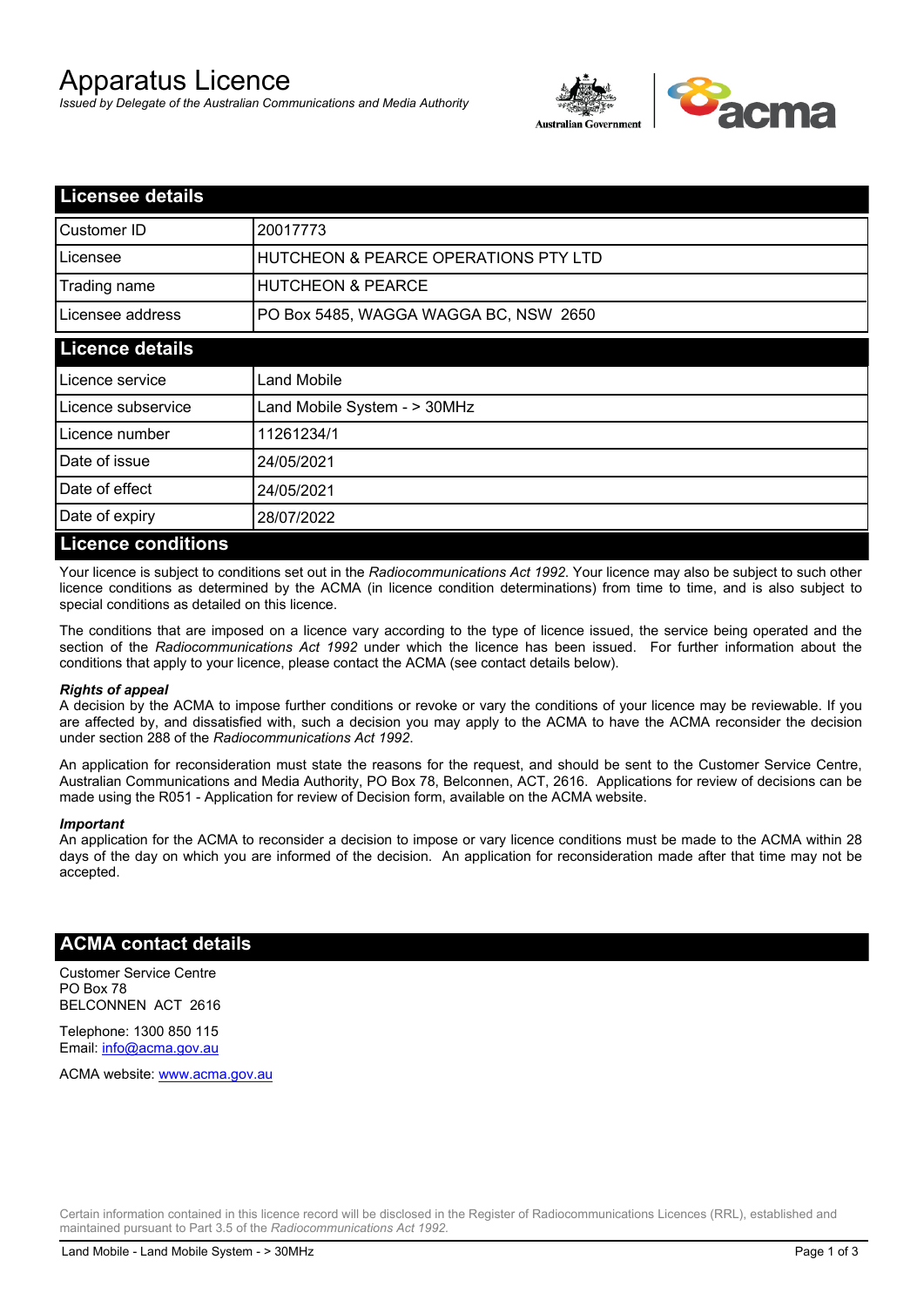# **Advisory Notes applying to licence no.: 11261234/1**

Conditions applicable to the operation of Land Mobile System station(s) authorised under this licence can be found in the Radiocommunications Licence Conditions (Apparatus Licence) Determination and the Radiocommunications Licence Conditions (Land Mobile Licence) Determination. Copies of these determinations are available from the ACMA and from the ACMA home page (www.acma.gov.au).